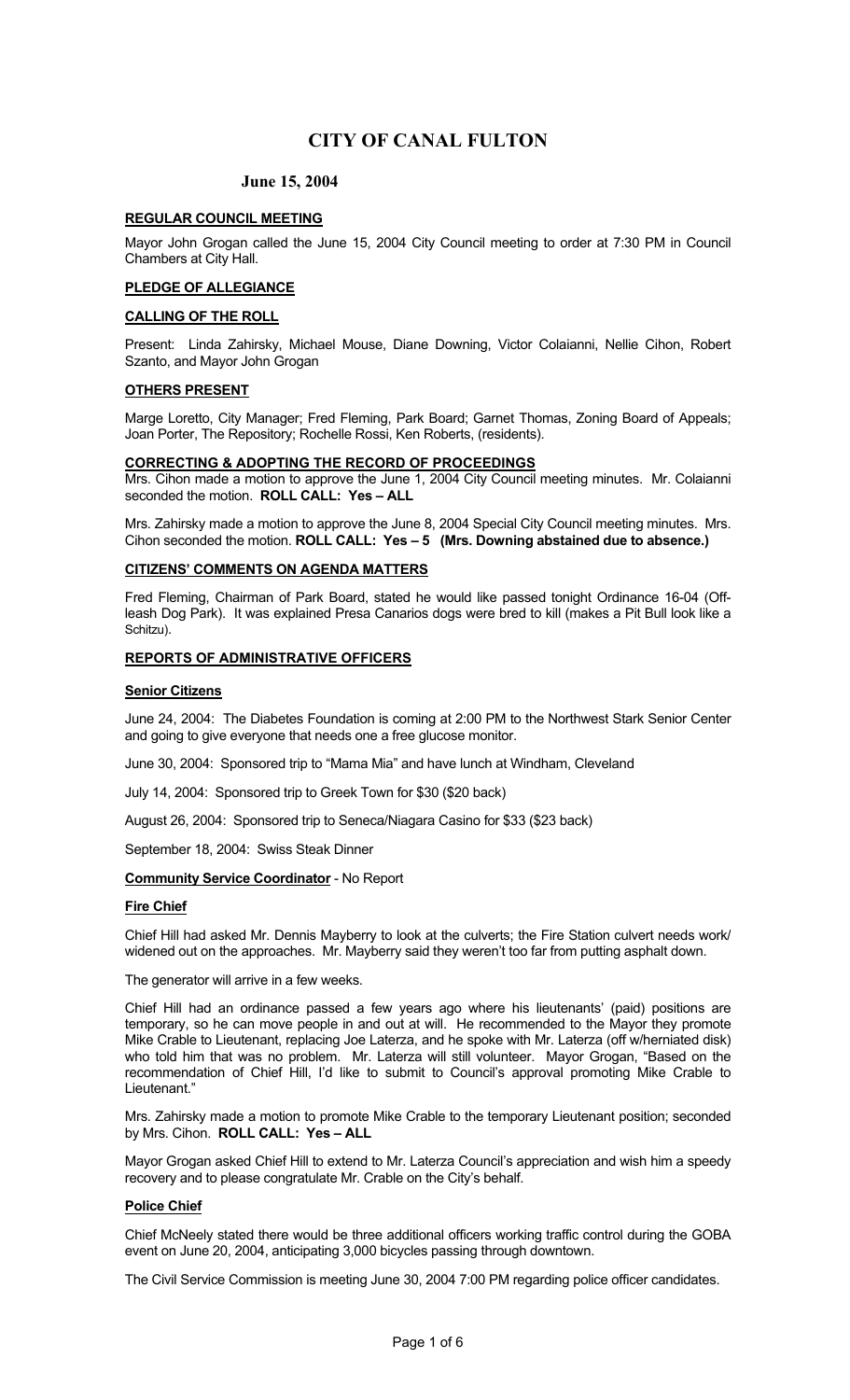## **June 15, 2004**

## **Engineer** - No report

### **Finance Director**

Mr. Rodino requested a tax budget (public) hearing for July 6, 2004 to go over the 2005 tax budget. Mr. Szanto asked the Finance Director to provide the Mayor, Council, and the Public copies of the tax budget prior to the meeting.

Mr. Szanto made a motion that Council conducts a public hearing to review the FY 2005 tax budget as required by law and ask that the Public Hearing be set for 8:00 PM on July 6, 2004. Mr. Colaianni seconded the motion. **ROLL CALL: Yes – 5 (Mrs. Cihon abstained.)** 

Mr. Rodino distributed to Council members for review a memo from Karen Hiltbrand (Income Tax), regarding the potential financial impact on Canal Fulton due to Timken and Hoover laying off people.

Mr. Rodino mentioned two purchase orders that didn't make the agenda in time (copies of same were distributed), due to the fact they were given to June 14 (yesterday) by the Street Department.

Mr. Rodino commented on the write-up in last Sunday's newspaper regarding a state-wide audit of public records, saying Canal Fulton did quite well. We followed the letter of the law as far as documents requested; this is good news for the City. Mr. Kincaid said, "A document is a document as soon as it's created - even if it's a draft, it's a document. It's a public record when it's created. Our minutes, for instance, are a public record before you approve them." Mr. Kincaid stated that people do not have to give their names when they receive copies of public records, but it's a good idea to keep track of what was given out; the City can put the word "voluntary" on the signature line. Chief McNeely called *The Repository* and *Akron Beacon Journal* and was told that our clerk was pleasant, responded to their requests, and was told the only records she didn't have available to her was on the Chief's desk for approval. Those had confidential investigatory records attached to them at the time they were turned in and were the records prohibited from being released. Mr. Szanto stated there are some things the Public is not entitled to review (i.e., hospitalization forms that might have the employees family's names or medical information on them, etc.) and occasionally there are some things where the staff at City Hall should pass these documents by the Law Director and find out what is our obligation. We want to provide what we're supposed to provide, but there are certain things for the safety of our employees that aren't available as public record. Mr. Kincaid stated the City had a public request a year or two ago, and he retracted the record due to the fact that the home address, social security and records as to treatment for medical conditions that are not considered public record information. Pre-employment physicals are considered public record.

## **Mayor** – No report.

#### **City Manager**

#### **Milan Street Water and Sewer Line Project**

Our request for financial assistance (loan agreement) has been approved for the Milan Street Water Line project in the amount of \$443,230. This project will be advertised June 19 and 26, 2004 and the bid opening will be July 9, 2004. The Engineer should have a recommendation for award at the July  $20<sup>th</sup>$  meeting. They were given a copy of a proposal from CTI Environmental for construction observation, and project management.

#### **Liquor Permit Application for M & K Roberts No. 5, LLC dba Let's Mango**

The City has received an application for a new liquor permit for M & K Roberts No. 5, LLC dba Let's Mango. The Ohio Department of Liquor Control would like to know if the City is going to request a hearing on this subject.

#### **Cherry Street Railroad Crossing**

Mrs. Loretto had called last Thursday (June 10) and talked with the State Representative and set up a meeting for June 22, 2004 with the State Representative and R.J. Corman.

## **Parks**

Mr. Fleming stated June 16, 2004 is the second night to register for the Summer Youth Recreation Program (6:00 – 7:30 PM) at City Hall.

The Dog Park has been built. It will not be opened until the ordinance passes. They are set to get the ordinance sign printed, working on other signs and getting the receptacles for the dog feces and trash.

Discovery Park Fence: 170 feet on the Beverly side between the sidewalk and the pond has been installed; it's done. They will have someone from Curtis and Associates look at the park again and see what they can do. On that one corner (west), they might have to build a wall and put the pathway from the triangular section back in, which could be expensive. The fence is 24-inches in from the sidewalk on the Beverly side (around the perimeter of the property).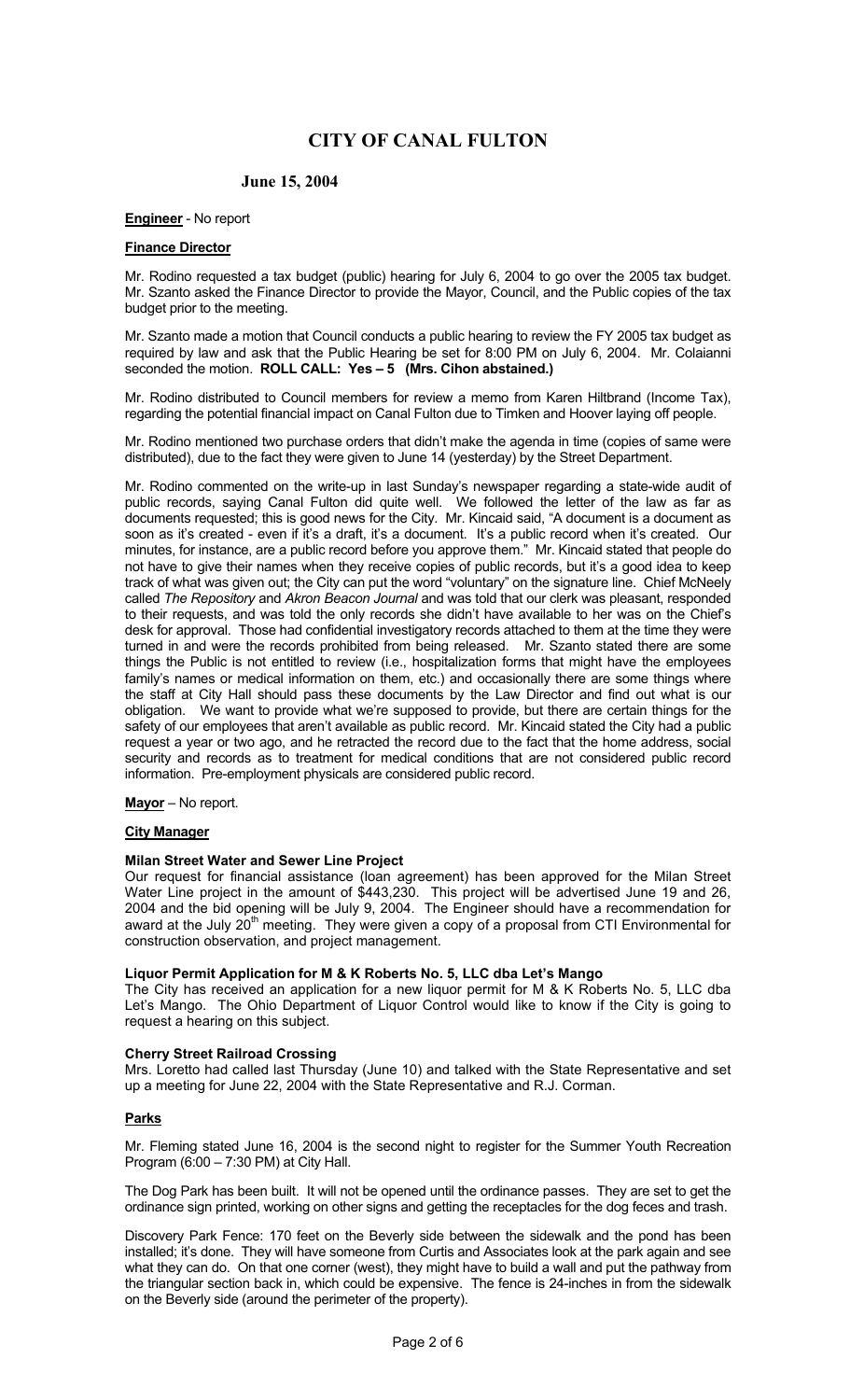## **June 15, 2004**

## **Law Director**

The Summer Recreation Program is using the Northwest buses, and they've got to ask us indemnify them as to loss. Presumably the contract that the City did with the school district last year is being done between the "Y" and the school district; they've asked us to include them, so he asked Council to authorize the City Manager to sign this.

Mrs. Cihon made a motion that Council uses the indemnification clause to have our City Manager sign it; seconded by Mr. Colaianni. **ROLL CALL: Yes – ALL** 

Mr. Kincaid requested a brief Executive Session to discuss pending litigation with only Council, the Mayor and the City Manager.

#### **THIRD READINGS**

#### **Ordinance 13-04: An Ordinance Setting Water Tap-In Fees for Meters Over Two Inches**.

Mrs. Loretto stated she would monitor the usage and advise Council. Mr. Szanto made a motion that Council passes Ordinance 13-04; seconded by Mrs. Cihon. **ROLL CALL: Yes - ALL** 

**Ordinance 14-04: An Ordinance Amending Canal Fulton Ordinance Section 903.04 Making It Explicit that the Removal of Trees Includes the Grinding or Removal of the Stump.**

Mr. Szanto made a motion to pass Ordinance 14-04; seconded by Mr. Colaianni. **ROLL CALL: Yes - ALL** 

#### **Ordinance 15-04: An Ordinance Disposing of Excess Personal Property (to wit, a 1998 Ford Police Cruiser and a 1994 Ford F150 Pickup Truck)**

Mr. Mouse stated he is going to vote No on this because he thought one of the vehicles could be used longer; the truck as 60,000 and the car has 88,000; he thinks if we take care of our vehicles better they would last longer. He was told the City does take care of its vehicles. Mrs. Zahirsky made a motion to pass Ordinance 15-04; seconded by Mrs. Cihon. **ROLL CALL: Yes – 5 No – 1 (Mr. Mouse)** 

#### **SECOND READINGS**

**Ordinance 17-04: An Ordinance Providing for Directional Signs to Businesses within the Historic District, and Declaring an Emergency.**

Mrs. Cihon made a motion to suspend the rules on Ordinance 17-04; seconded by Mr. Colaianni. **ROLL CALL: Yes – ALL** 

Mr. Colaianni made a motion to pass Ordinance 17-04 under suspension; seconded by Mrs. Downing. **ROLL CALL: Yes - ALL** 

#### **FIRST READINGS**

#### **Ordinance 16-04: An Ordinance Documenting the Mandatory Rules and Regulations to be Followed When Using the Off-Leash Park Located in the City of Canal Fulton.**

Mr. Dennis Mayberry said that that dog park isn't in the City of Canal Fulton; it's on City Property out on Butterbridge Road, and our Police Department doesn't have any way to enforce the ordinance; Lawrence Township would be responding. Mayor Grogan said that since it's on City property, the Canal Fulton Police Department would be able to enforce it. The ordinance doesn't go into effect for 30 days. The fence (with gates) was finished June 10, 2004.

Mrs. Zahirsky made a motion to suspend the rules on Ordinance 16-04; seconded by Mrs. Downing. **ROLL CALL: Yes – ALL** 

Mrs. Zahirsky made a motion to adopt Ordinance 16-04 under suspension; seconded by Mrs. Cihon. **ROLL CALL: Yes – ALL** 

#### **PURCHASE ORDERS & BILLS**

**P.O. 3960 in the amount of \$15,330 made out to Gary B. Fink & Assoc., C.P.A.'s for audit service for Fiscal Year 2003.** 

Mr. Szanto made a motion to accept P.O. 3960 in the amount of \$15,330 made out to Gary B. Fink & Assoc., C.P.A.'s for audit service for Fiscal Year 2003; seconded by Mrs. Zahirsky.

*Discussion:* Mrs. Zahirsky stated the Finance Director explained of the five firms that the City looked at, he had nothing to do with the decision of which five firms the request for proposal would go to because it was made before he even started working for the City of Canal Fulton. Mrs. Loretto picked them out, making sure they were close to Canal Fulton, as there were a lot of them.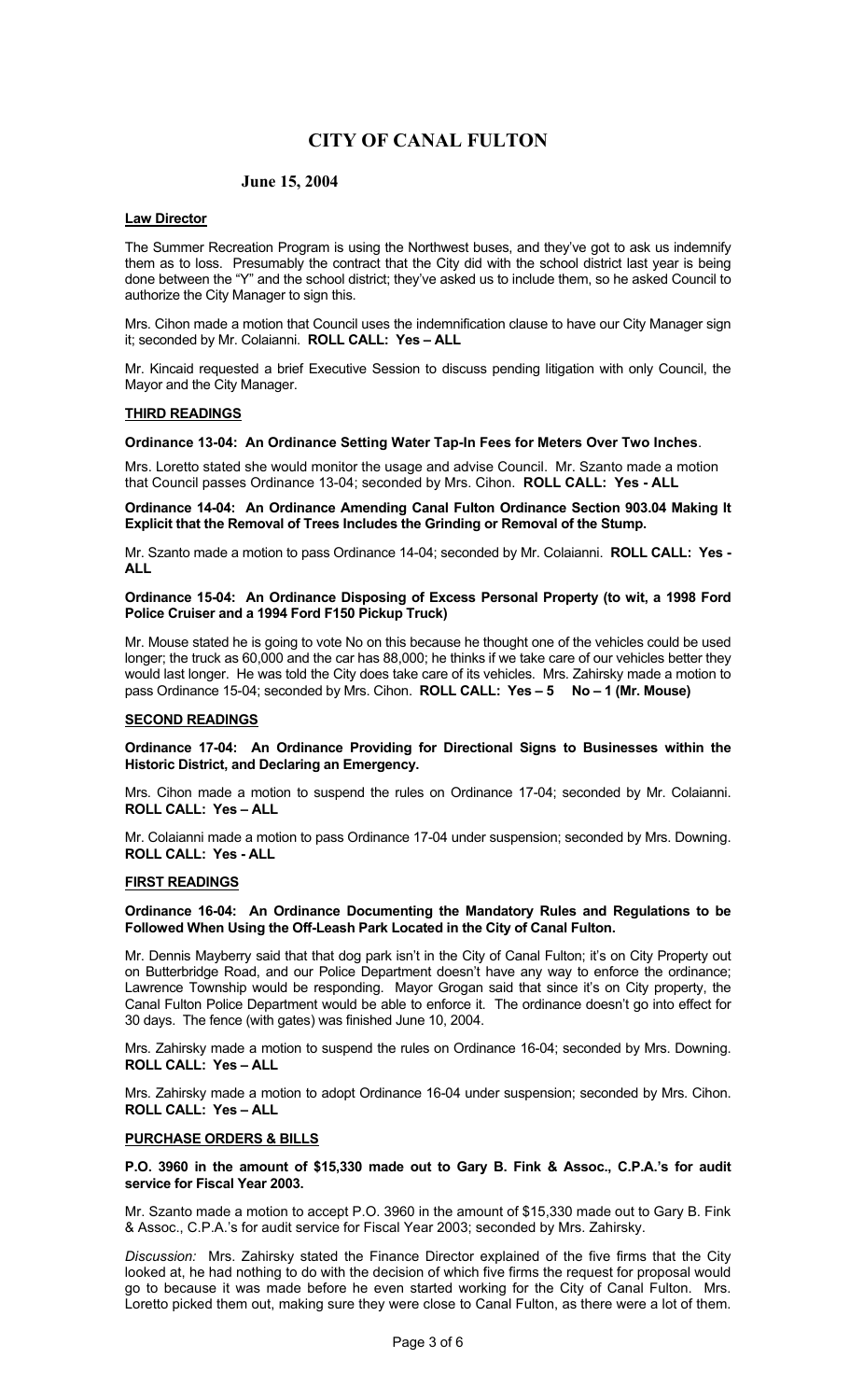#### **June 15, 2004**

Additionally, Mr. Rodino gave Council a letter from the Auditor in Canton who independently looked at all the proposals that came back from all five of the companies and made the recommendation that even though it was the higher of the quotes, it was the best quote he picked using 15 different criteria. Mr. Mouse talked to the State Auditor; he is going to send him the 15. Mr. Mouse made a point that if Mr. Rodino deals with this in the future, he thought it advisable for Mr. Rodino to submit it to Council and have Council make that decision, particularly when it involves a firm that he has worked for previously; it removes any appearance of conflict. Mr. Kincaid had no further objections based on Mrs. Loretto and the State Examiner's verbiage; he said the State Examiner's letter should be attached to the contract or somewhere where we can find it; Mrs. Loretto should write a memo stating that she chose the five firms. Mrs. Loretto stated that the form shows that she signed it before Mr. Rodino started working for Canal Fulton (document was signed/mailed by Mrs. Loretto on October 10, 2003; start date for Michael Rodino as Finance Director for the City of Canal Fulton was October 20, 2003).

Mr. Colaianni stated, "When we go back, though, just in my mind reviewing last meeting (I'm looking at the minutes), when you got these five and signed off on them knowing he was coming on board, did you question at that time using the firm he had worked for to do the audit?" Mrs. Loretto responded, "When I signed this, this was the end of it. It wasn't the start of it." Mr. Colaianni stated, "But there's a 10-day difference here." Mrs. Loretto, "I know. I really looked at these prior to this and the final was October 10, 2003, and at that point in time, then Michael was sure he was coming . . . . First they asked me to submit five that I wanted, and I submitted those, and then they approved them. This was a formal thing after the fact, so I had started this process probably like a month before this time, and we did not know Mike was coming at that time." Mr. Mouse said, "The problem comes in, Marge, and I think Dale may agree with this . . . problem comes in that Michael was in the process at all. If Michael was involved in the process at all in this particular situation, he would have been better off by the whole thing." Mrs. Loretto answered, "I understand that, but when I originally picked these five people, I did not know Michael was going to be here." Mr. Mouse said, "That's not the point I'm making. The point I'm making, Marge, is once Michael became part of the picture, once he saw that name, he should have said, 'Marge, you go ahead and take care of this entirely or with Dale's advice.' "

### **ROLL CALL: Yes - ALL**

#### **P.O. 3966 in the amount of \$21,000 made out to Bill Floreani, Concrete Construction Co., for concreting of three more drying beds for sludge stockpiling (***Note:* **This was a FY 2004 budgeted item.)**

Mrs. Zahirsky made a motion to pass Purchase Order 3966 in the amount of \$21,000 to Bill Floreani, Concrete Construction Co.; seconded by Mr. Colaianni. **ROLL CALL: Yes - ALL** 

#### **P.O. 3975 in the amount of \$26,500 made out to D & R Supply, Inc., 18228 Fulton Rd., Marshallville, Ohio for hot mix for summer resurfacing.**

Mr. Mouse asked why this purchase order was not in the packet. (Clerk had not received it to put in the packet before Friday June 11 distribution; it was given to Mrs. Loretto June 14.) Mrs. Loretto told Mr. Mayberry to get it processed today, so they could start the work.

Mrs. Cihon made a motion to pass Purchase Order 3975 in the amount of \$26,500 to D & R Supply, Inc.; seconded by Mr. Colaianni. **ROLL CALL: Yes - ALL** 

### **P.O. 3976 in the amount of \$24,500 made out to CTI Environmental, Inc. for construction supervision for the Milan Street Water and Sewer Line Extension.**

Again, Mr. Mouse asked the Finance Manager when this was received and was told June 14.

Mrs. Cihon made a motion to pass Purchase Order 3976 in the amount of \$24,500 to CTI Environmental, Inc.; seconded by Mrs. Zahirsky. **ROLL CALL: Yes - ALL** 

### **Bills: \$107,910.50**

Mr. Colaianni made a motion to accept the bills in the amount of \$107,910.50; seconded by Mrs. Cihon.

*Discussion:* Mr. Mouse inquired about the cost of the T-shirts for D.A.R.E. Mr. Mouse stated he thought "we were getting out of that . . . evidence shows that that D.A.R.E. is not what it is alleged to believe." Mayor Grogan stated a lot of discussion occurred with the middle school; it was their contention that it did help Fifth/Sixth Graders. Nationwide studies have shown that 70% to 90% of crimes are drug related. Being the father of three kids and knowing how important education and information is to children, it was his decision to try to get the D.A.R.E. program back up and running and get that information out to the students. Mayor Grogan feels D.A.R.E. is in children's best interest and believes it's a great program. The new D.A.R.E. program – referred to as "The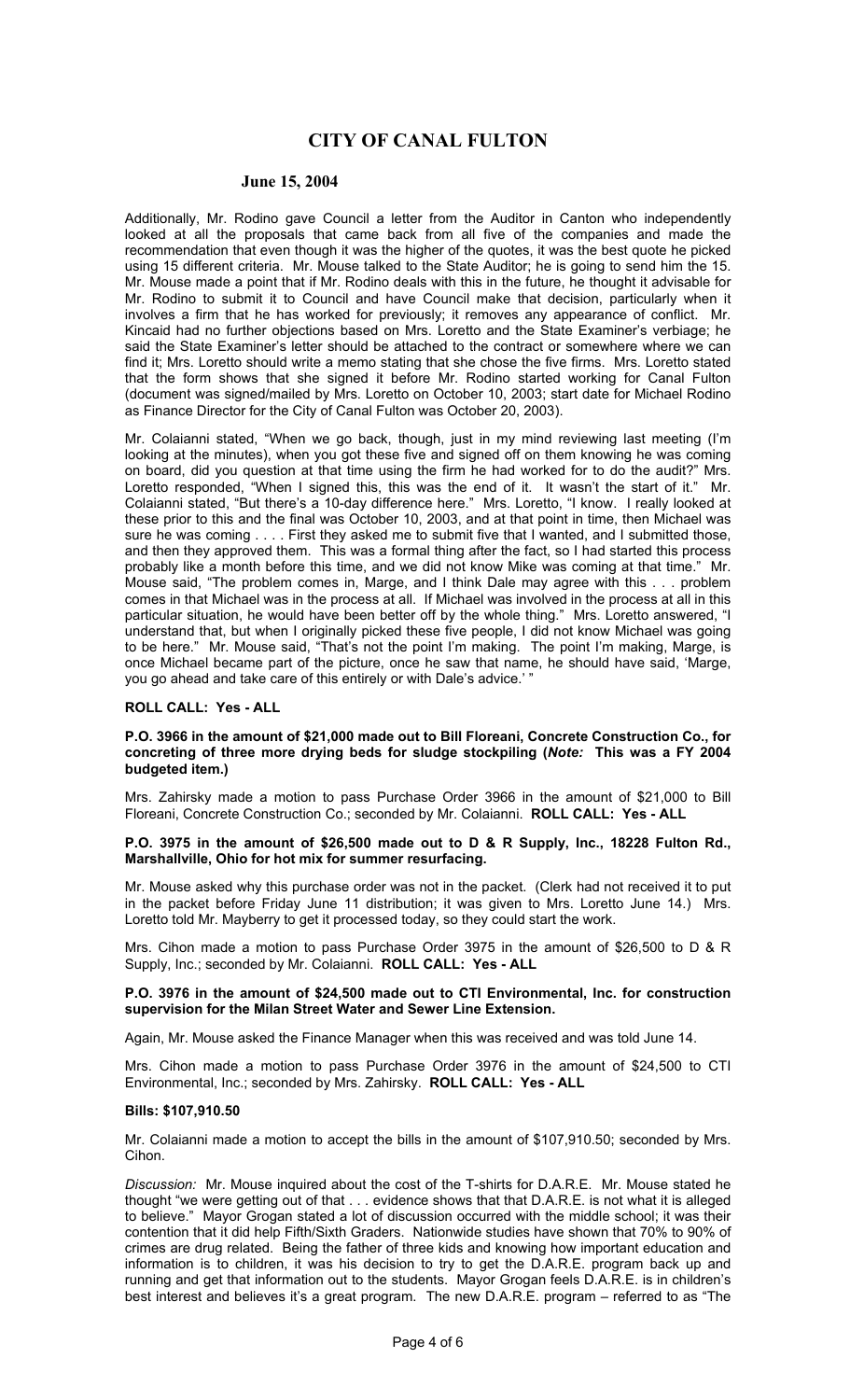#### **June 15, 2004**

Gold Standard" – also teaches terrorists alerts, several issues that relate to Columbine and other school tragedies. Mr. Mouse requested statistics from Chief McNeely.

Mr. Colaianni asked about what happened to the fire truck resulting in a \$3,100 charge. There were repairs to Engine 5; internal fittings, tank bottom repair, valve leakages, etc.

#### **ROLL CALL: Yes – 5 No – 1 (Mr. Mouse because of the D.A.R.E. T-shirts)**

#### **NEW BUSINESS**

#### **Liquor Permit Application for M & K Roberts No. 5, LLC dba Let's Mango**

Mr. Szanto made a motion that the Council informs the Ohio Department of Commerce Division of Liquor Control that we do not request a hearing on the license for M & K Roberts; seconded by Mr. Colaianni. **ROLL CALL: Yes - ALL** 

## **OLD BUSINESS**

Mayor Grogan asked about the GS Data Explorer, if we have anyone designated as a liaison for the program to be submitted on June 16. Mrs. Loretto stated they designated Johnson Belford.

## **OTHER BUSINESS**

Mayor Grogan asked if we'd heard back from Barrett's regarding Amy Geier's grade-level classification. Mrs. Loretto said she'd called them, and the girl told her she'd been out on assignment but would try to get to it within the week. She stated Mrs. Schauwecker is going to work on the Clerk of Council's position classification because Sherry Reiter left without submitting it. The concern is that it is taking too long. Civil Service will get a copy of anything that comes in regarding Ms. Geier from Mrs. Loretto. Mr. Colaianni asked if it still had to go through Civil Service for the Police secretary once Barrett was done. Mrs. Loretto stated it would. Mr. Colaianni asked if Barrett would have it back by June 30 since the Civil Service Commission would be meeting. Mrs. Loretto said she didn't think they could have it done that fast.

#### **CITIZENS COMMENTS (Open Discussion, five-minute rule)**

**Garnet Thomas, Chairperson Board of Zoning Appeals (BZA)**, told Mr. Mouse that if he didn't want the kids to have a shirt not to talk to her.

Mrs. Thomas updated Council regarding a vacant lot on the corner of Cherry, Streby and Milan; they just granted a Variance to have a house constructed on it. It came to them originally as a "substandard" from Mr. Johnson Belford, Zoning Inspector, which allowed "really lax setbacks." She said Mr. Dennis Mayberry and other Board members interpreted it differently; "it is not a substandard lot – odd shaped, but not substandard, which puts the more rigid setbacks in place." That meant that the builder resubmitted; the neighbors are receptive of the construction; it's a triangular lot 151' x 171' x 208' approximately (per Mr. Mayberry).

Regarding the sign at Goodwill, Mrs. Thomas said they could save their original sign but they have to come in on both side borders. Mrs. Thomas took the information regarding the sign to Mayor Grogan stating that all Boards serve at the pleasure of the Mayor, and they update him on everything they are doing. She said Mayor Grogan only commented that if it can be worked out, go ahead and do it. The Zoning Inspector had sent Mary Moriarty at Goodwill a letter stating they had 36 square feet for their sign. The BZA interpreted the Code and it is the BZA's understanding that it gave them 150 square feet or 10% of the frontage. This was confirmed by the Law Director (Dale Kincaid). Mayor Grogan approved the concept if Goodwill was receptive. On April 26, 2004 Mary Moriarty of Goodwill stated they would probably go along with the proposed solution for the computer rendering design (copies distributed). Goodwill redesigned their sign per the computer design. Goodwill is now in compliance; actually they are about 15% under the 150 square feet.

Unfortunately, there were delays and statements made that the Mayor had cut a deal. Mrs. Thomas stated that was not true; that Mayor Grogan was not involved in this; he'd had one phone call from an official but turned it over to the Zoning Inspector and BZA, and she said they do not cut deals with anyone. They have three entities involved with that statement - the Mayor, BZA, and Goodwill Industries because that's where it would have had to come from had there been a deal cut and none of that occurred. Anyone that comes before the BZA will be handled just as Goodwill was; they'll be asked to come into Compliance or they will be given a Variance that is in agreement with the law as explained to the BZA by the City's Law Director. Mrs. Loretto said she sat in with a meeting with Goodwill and said Goodwill said when they did it, they did it unaware that they were doing the sign wrong. Mayor Grogan stated it was a new member on the BZA (Jeff Doak) who came up with the concept to assist Goodwill and coming into compliance without costing them "an arm and a leg."